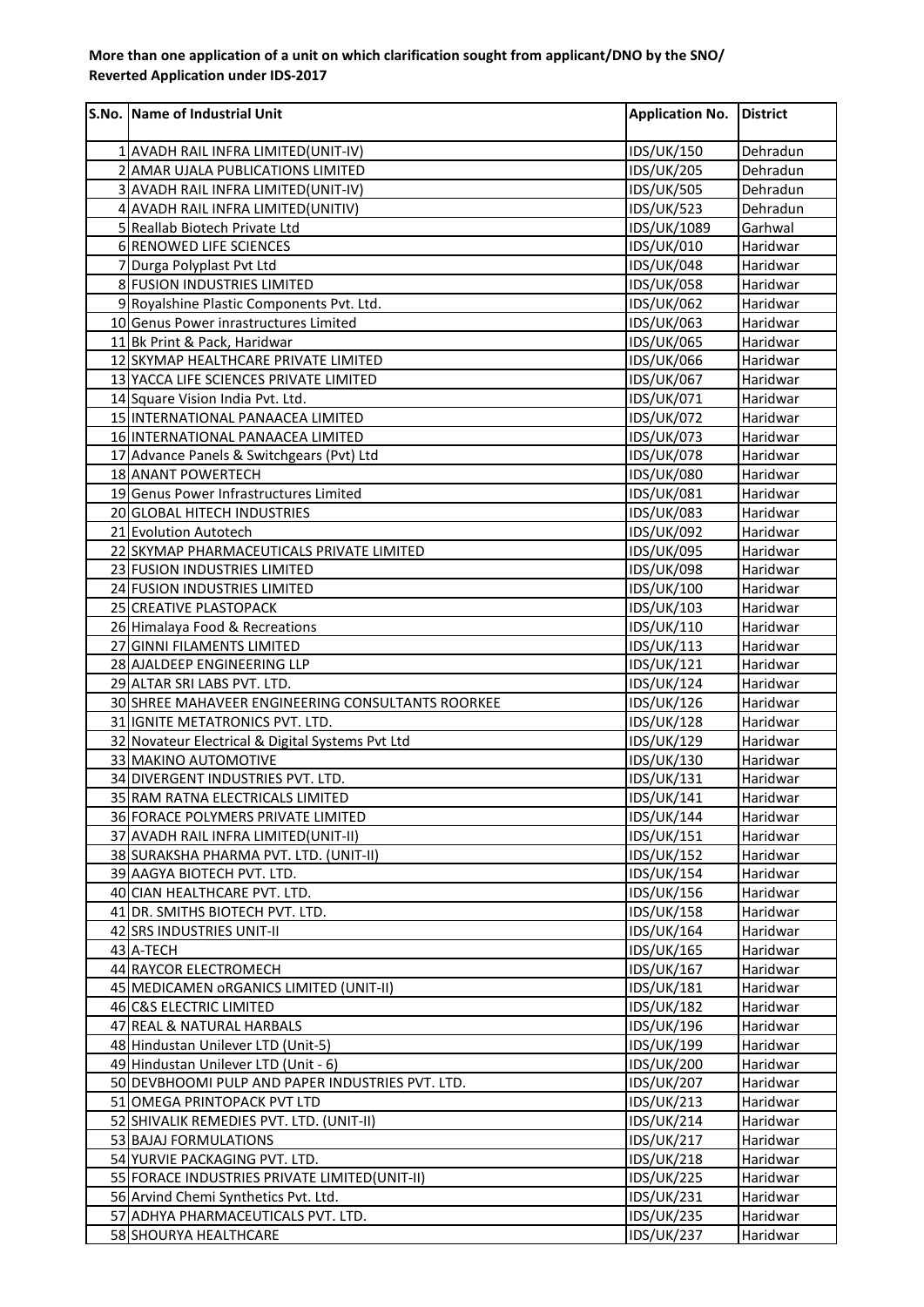| S.No. Name of Industrial Unit                                            | <b>Application No.</b>                 | <b>District</b>      |
|--------------------------------------------------------------------------|----------------------------------------|----------------------|
| 59 MEDICAMEN BIOTECH LIMITED                                             | <b>IDS/UK/243</b>                      | Haridwar             |
| 60 RELIEF BIOTECH PRIVATE LIMITED                                        | <b>IDS/UK/244</b>                      | Haridwar             |
| 61 SK INDUSTRIES                                                         | <b>IDS/UK/253</b>                      | Haridwar             |
| 62 LOTUS BEAUTY CARE PRODUCTS PRIVATE LIMITED                            | <b>IDS/UK/264</b>                      | Haridwar             |
| 63 KRISHNA ENTERPRISES                                                   | <b>IDS/UK/265</b>                      | Haridwar             |
| 64 V.G. ELECTRONICS                                                      | IDS/UK/271                             | Haridwar             |
| 65 FORACE INDUSTRIES PRIVATE LIMITED(UNIT-I)                             | <b>IDS/UK/275</b>                      | Haridwar             |
| 66 M/S SHRI BALAJI PRINT PACK                                            | <b>IDS/UK/283</b>                      | Haridwar             |
| 67 ORIGAMI CELLULO PVT. LTD.                                             | <b>IDS/UK/292</b>                      | Haridwar             |
| 68 HIMGIRI PLASTICA                                                      | <b>IDS/UK/295</b>                      | Haridwar             |
| 69 Creative Proplast<br>70 yog plastics                                  | IDS/UK/298<br><b>IDS/UK/299</b>        | Haridwar<br>Haridwar |
| 71 HARTECH ELECTRONICS                                                   | <b>IDS/UK/300</b>                      | Haridwar             |
| 72 Bion Plastics                                                         | <b>IDS/UK/303</b>                      | Haridwar             |
| 73 COTEC HEALTHCARE PVT LTD                                              | <b>IDS/UK/307</b>                      | Haridwar             |
| 74 PRITAM INTERNATIONAL PRIVATE LIMITED                                  | <b>IDS/UK/322</b>                      | Haridwar             |
| 75 YACCA PHARMACEUTICALS PVT. LTD.                                       | IDS/UK/329                             | Haridwar             |
| 76 SWASTIK ENTERPRISES                                                   | IDS/UK/331                             | Haridwar             |
| 77 HARISHAKTI FLOAT GLASSES PRIVATE LIMITED                              | IDS/UK/341                             | Haridwar             |
| 78 SHIV SHAKTI FLOAT GLASSES PRIVATE LIMITED                             | <b>IDS/UK/347</b>                      | Haridwar             |
| 79 CHEMIN SPRINGS INDIA PVT LTD.                                         | <b>IDS/UK/354</b>                      | Haridwar             |
| 80 ANANT POWERTECH                                                       | <b>IDS/UK/355</b>                      | Haridwar             |
| 81 Advance Panels & Switchgears (Pvt) Ltd                                | <b>IDS/UK/356</b>                      | Haridwar             |
| 82 MED MANOR ORGANICS PVT. LTD. (UNIT-II)                                | <b>IDS/UK/364</b>                      | Haridwar             |
| 83 THE SIDHA METALS LIMITED                                              | <b>IDS/UK/365</b>                      | Haridwar             |
| 84 THE SIDHA METALS LIMITED                                              | <b>IDS/UK/366</b>                      | Haridwar             |
| 85 SHAKTI INDUSTRIES                                                     | <b>IDS/UK/367</b>                      | Haridwar             |
| 86 ARHAM SHUDH WATER & METALS PVT.LTD.                                   | <b>IDS/UK/368</b>                      | Haridwar             |
| 87 SUNREN INDUSTRIES PRIVATE LIMITED<br>88 R J INDUSTRIAL CORPORATION    | <b>IDS/UK/374</b><br><b>IDS/UK/375</b> | Haridwar<br>Haridwar |
| 89 SWASTIK ENTERPRISES                                                   | <b>IDS/UK/378</b>                      | Haridwar             |
| 90 METAL AIDS                                                            | <b>IDS/UK/389</b>                      | Haridwar             |
| 91 INTERNATIONAL PANAACEA LIMITED                                        | <b>IDS/UK/410</b>                      | Haridwar             |
| 92 AGROMEC ENGINEERS                                                     | <b>IDS/UK/412</b>                      | Haridwar             |
| 93 DIVYA PACKMAF PVT LTD                                                 | <b>IDS/UK/415</b>                      | Haridwar             |
| 94 COTEC HEALTHCARE PVT LTD                                              | <b>IDS/UK/416</b>                      | Haridwar             |
| 95 INTERNATIONAL PANAACEA LIMITED                                        | <b>IDS/UK/420</b>                      | Haridwar             |
| 96 FUSION INDUSTRIES LTD                                                 | <b>IDS/UK/428</b>                      | Haridwar             |
| 97 AMBAY PLASTIC INDUSTRY                                                | <b>IDS/UK/429</b>                      | Haridwar             |
| 98 UTTARAKHAND PACKAGING                                                 | IDS/UK/431                             | Haridwar             |
| 99 Om Packaging Industries                                               | <b>IDS/UK/438</b>                      | Haridwar             |
| 100 DR. SMITHS BIOTECH PVT. LTD.<br>101 Om Tech Containers               | <b>IDS/UK/453</b><br>IDS/UK/470        | Haridwar<br>Haridwar |
| 102 IATRIC BIO SCIENCES LLP                                              | <b>IDS/UK/474</b>                      | Haridwar             |
| 103 Archana Enterprises                                                  | <b>IDS/UK/482</b>                      | Haridwar             |
| 104 AUTO LINKS                                                           | <b>IDS/UK/483</b>                      | Haridwar             |
| 105 MULTANI PHARMACEUTICALS LTD                                          | IDS/UK/491                             | Haridwar             |
| 106 MULTANI PHARMACEUTICALS LTD                                          | <b>IDS/UK/493</b>                      | Haridwar             |
| 107 MULTANI PHARMACEUTICALS LTD                                          | <b>IDS/UK/494</b>                      | Haridwar             |
| 108 FORACE INDUSTRIES PRIVATE LIMITED(UNIT-II)                           | <b>IDS/UK/509</b>                      | Haridwar             |
| 109 yog plastics                                                         | <b>IDS/UK/518</b>                      | Haridwar             |
| 110 LOTUS BEAUTY CARE PRODUCTS PRIVATE LIMITED                           | IDS/UK/519                             | Haridwar             |
| 111 BILL FORGE PRIVATE LIMITED                                           | <b>IDS/UK/521</b>                      | Haridwar             |
| 112 ELDER INDIA BIOTECH LLP                                              | <b>IDS/UK/525</b>                      | Haridwar             |
| 113 Agrawal Drugs Pvt. Limited                                           | <b>IDS/UK/526</b>                      | Haridwar             |
| 114 Hindustan Unilever LTD (Unit - 6)                                    | <b>IDS/UK/530</b>                      | Haridwar             |
| 115 METAL AIDS                                                           | <b>IDS/UK/544</b>                      | Haridwar             |
| 116 ARHAM SHUDH WATER & METALS PVT LTD                                   | <b>IDS/UK/547</b>                      | Haridwar             |
| 117 ARHAM SHUDH WATER & METALS PVT LTD                                   | <b>IDS/UK/548</b>                      | Haridwar             |
| 118 AUTOMAT IRRIGATION PRIVATE LIMITED<br>119 BILL FORGE PRIVATE LIMITED | <b>IDS/UK/550</b><br><b>IDS/UK/556</b> | Haridwar             |
| 120 SK INDUSTRIES                                                        | <b>IDS/UK/559</b>                      | Haridwar<br>Haridwar |